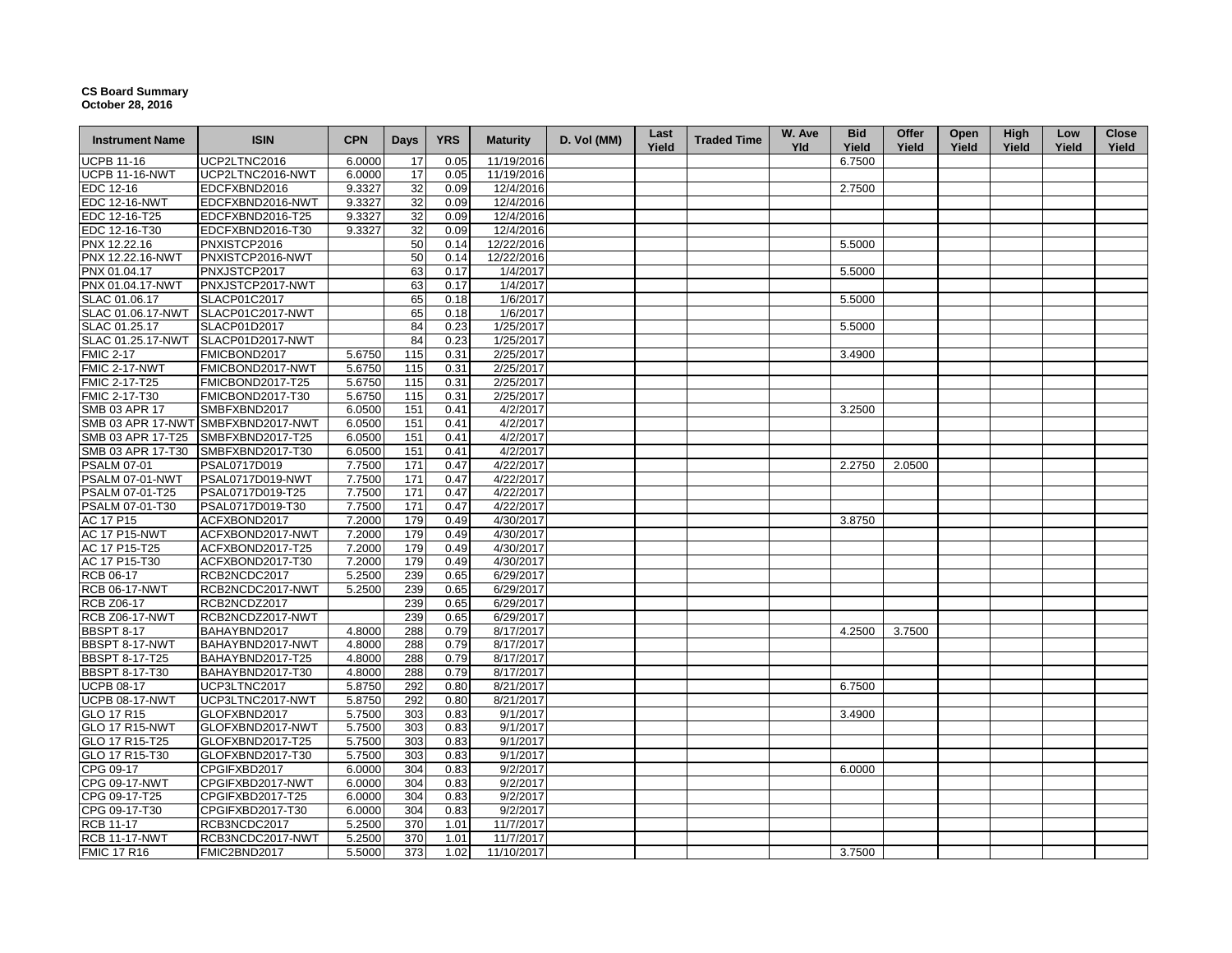| <b>Instrument Name</b> | <b>ISIN</b>                       | <b>CPN</b> | Days | <b>YRS</b> | <b>Maturity</b> | D. Vol (MM)     | Last<br>Yield | <b>Traded Time</b> | W. Ave<br><b>Yld</b> | <b>Bid</b><br>Yield | Offer<br>Yield | Open<br>Yield | High<br>Yield | Low<br>Yield | <b>Close</b><br>Yield |
|------------------------|-----------------------------------|------------|------|------------|-----------------|-----------------|---------------|--------------------|----------------------|---------------------|----------------|---------------|---------------|--------------|-----------------------|
| <b>FMIC 17 R16-NWT</b> | FMIC2BND2017-NWT                  | 5.5000     | 373  | 1.02       | 11/10/2017      | 3.500000        | 2.6680        | 3:11:36 PM         | 2.6680               |                     |                | 2.6680        | 2.6680        | 2.6680       | 2.6680                |
| FMIC 17 R16-T25        | FMIC2BND2017-T25                  | 5.5000     | 373  | 1.02       | 11/10/2017      |                 |               |                    |                      |                     |                |               |               |              |                       |
| FMIC 17 R16-T30        | FMIC2BND2017-T30                  | 5.5000     | 373  | 1.02       | 11/10/2017      |                 |               |                    |                      |                     |                |               |               |              |                       |
| <b>SLI 18 R17</b>      | SLIFXBND2018                      | 6.7284     | 780  | 2.14       | 12/22/2018      |                 |               |                    |                      | 6.6750              |                |               |               |              |                       |
| SLI 18 R17-NWT         | SLIFXBND2018-NWT                  | 6.7284     | 780  | 2.14       | 12/22/2018      |                 |               |                    |                      |                     |                |               |               |              |                       |
| SLI 18 R17-T25         | SLIFXBND2018-T25                  | 6.7284     | 780  | 2.14       | 12/22/2018      |                 |               |                    |                      |                     |                |               |               |              |                       |
| SLI 18 R17-T30         | SLIFXBND2018-T30                  | 6.7284     | 780  | 2.14       | 12/22/2018      |                 |               |                    |                      |                     |                |               |               |              |                       |
| SMB 19 R17             | SMB2FXBD2019                      | 5.9300     | 881  | 2.41       | 4/2/2019        |                 |               |                    |                      | 4.3000              |                |               |               |              |                       |
| <b>SMB 19 R17-NWT</b>  | SMB2FXBD2019-NWT                  | 5.9300     | 881  | 2.41       | 4/2/2019        |                 |               |                    |                      |                     |                |               |               |              |                       |
| SMB 19 R17-T25         | SMB2FXBD2019-T25                  | 5.9300     | 881  | 2.41       | 4/2/2019        |                 |               |                    |                      |                     |                |               |               |              |                       |
| SMB 19 R17-T30         | SMB2FXBD2019-T30                  | 5.9300     | 881  | 2.41       | 4/2/2019        |                 |               |                    |                      |                     |                |               |               |              |                       |
| SMB 04-19              | SMBFXBND2019                      | 10.5000    | 882  | 2.41       | 4/3/2019        | 5.000000 4.0000 |               | 10:46:02 AM        | 4.0000               | 4.3000              |                | 4.0000        | 4.0000        | 4.0000       | 4.0000                |
| <b>SMB 04-19-NWT</b>   | SMBFXBND2019-NWT                  | 10.5000    | 882  | 2.41       | 4/3/2019        |                 |               |                    |                      |                     |                |               |               |              |                       |
| SMB 04-19-T25          | SMBFXBND2019-T25                  | 10.5000    | 882  | 2.41       | 4/3/2019        |                 |               |                    |                      |                     |                |               |               |              |                       |
| SMB 04-19-T30          | SMBFXBND2019-T30                  | 10.5000    | 882  | 2.41       | 4/3/2019        |                 |               |                    |                      |                     |                |               |               |              |                       |
| ALI 19 R17             | ALIFXBND2019                      | 5.6250     | 906  | 2.48       | 4/27/2019       | 1.000000 3.2000 |               | 10:49:24 AM        | 3.2000               | 4.0000              |                | 3.2000        | 3.2000        | 3.2000       | 3.2000                |
| ALI 19 R17-NWT         | ALIFXBND2019-NWT                  | 5.6250     | 906  | 2.48       | 4/27/2019       |                 |               |                    |                      |                     |                |               |               |              |                       |
| ALI 19 R17-T25         | ALIFXBND2019-T25                  | 5.6250     | 906  | 2.48       | 4/27/2019       |                 |               |                    |                      |                     |                |               |               |              |                       |
| ALI 19 R17-T30         | ALIFXBND2019-T30                  | 5.6250     | 906  | 2.48       | 4/27/2019       |                 |               |                    |                      |                     |                |               |               |              |                       |
| GLO 19 R17             | GLOFXBND2019                      | 6.0000     | 941  | 2.58       | 6/1/2019        |                 |               |                    |                      | 4.5000              |                |               |               |              |                       |
| <b>GLO 19 R17-NWT</b>  | GLOFXBND2019-NWT                  | 6.0000     | 941  | 2.58       | 6/1/2019        |                 |               |                    |                      |                     |                |               |               |              |                       |
| GLO 19 R17-T25         | GLOFXBND2019-T25                  | 6.0000     | 941  | 2.58       | 6/1/2019        |                 |               |                    |                      |                     |                |               |               |              |                       |
| GLO 19 R17-T30         | GLOFXBND2019-T30                  | 6.0000     | 941  | 2.58       | 6/1/2019        |                 |               |                    |                      |                     |                |               |               |              |                       |
| <b>FLI 19 R17</b>      | FLIFXBND2019                      | 6.2731     | 948  | 2.60       | 6/8/2019        | 1.150000 4.1000 |               | 10:46:08 AM        | 4.1000               | 4.0500              |                | 4.1000        | 4.1000        | 4.1000       | 4.1000                |
| <b>FLI 19 R17-NWT</b>  | FLIFXBND2019-NWT                  | 6.2731     | 948  | 2.60       | 6/8/2019        |                 |               |                    |                      |                     |                |               |               |              |                       |
| FLI 19 R17-T25         | FLIFXBND2019-T25                  | 6.2731     | 948  | 2.60       | 6/8/2019        |                 |               |                    |                      |                     |                |               |               |              |                       |
| FLI 19 R17-T30         | FLIFXBND2019-T30                  | 6.2731     | 948  | 2.60       | 6/8/2019        |                 |               |                    |                      |                     |                |               |               |              |                       |
| SM 19 R17              | SMICFXBD2019                      | 6.0000     | 986  | 2.70       | 7/16/2019       |                 |               |                    |                      | 4.0700              |                |               |               |              |                       |
| <b>SM 19 R17-NWT</b>   | SMICFXBD2019-NWT                  | 6.0000     | 986  | 2.70       | 7/16/2019       |                 |               |                    |                      |                     |                |               |               |              |                       |
| SM 19 R17-T25          | SMICFXBD2019-T25                  | 6.0000     | 986  | 2.70       | 7/16/2019       |                 |               |                    |                      |                     |                |               |               |              |                       |
| SM 19 R17-T30          | SMICFXBD2019-T30                  | 6.0000     | 986  | 2.70       | 7/16/2019       |                 |               |                    |                      |                     |                |               |               |              |                       |
| <b>FMIC 19 R17</b>     | FMICBOND2019                      | 5.7500     | 1011 | 2.77       | 8/10/2019       |                 |               |                    |                      | 6.2500              |                |               |               |              |                       |
| FMIC 19 R17-NWT        | FMICBOND2019-NWT                  | 5.7500     | 1011 | 2.77       | 8/10/2019       |                 |               |                    |                      |                     |                |               |               |              |                       |
| FMIC 19 R17-T25        | FMICBOND2019-T25                  | 5.7500     | 1011 | 2.77       | 8/10/2019       |                 |               |                    |                      |                     |                |               |               |              |                       |
| FMIC 19 R17-T30        | FMICBOND2019-T30                  | 5.7500     | 1011 | 2.77       | 8/10/2019       |                 |               |                    |                      |                     |                |               |               |              |                       |
| JGS 08-19              | JGSFXBND2019                      | 5.2317     | 1028 | 2.81       | 8/27/2019       |                 |               |                    |                      | 3.9850              |                |               |               |              |                       |
| JGS 08-19-NWT          | JGSFXBND2019-NWT                  | 5.2317     | 1028 | 2.81       | 8/27/2019       |                 |               |                    |                      |                     |                |               |               |              |                       |
| JGS 08-19-T25          | JGSFXBND2019-T25                  | 5.2317     | 1028 | 2.81       | 8/27/2019       |                 |               |                    |                      |                     |                |               |               |              |                       |
| JGS 08-19-T30          | JGSFXBND2019-T30                  | 5.2317     | 1028 | 2.81       | 8/27/2019       |                 |               |                    |                      |                     |                |               |               |              |                       |
| ALI HS 10-19           | ALIHSBND2019                      | 3.0000     | 1081 | 2.96       | 10/19/2019      |                 |               |                    |                      |                     |                |               |               |              |                       |
| <b>GTCAP 11-19</b>     | GTCFXBND2019                      | 4.7106     | 1100 | 3.01       | 11/7/2019       |                 |               |                    |                      | 4.4750              |                |               |               |              |                       |
| GTCAP 11-19-NWT        | GTCFXBND2019-NWT                  | 4.7106     | 1100 | 3.01       | 11/7/2019       |                 |               |                    |                      |                     |                |               |               |              |                       |
| GTCAP 11-19-T25        | GTCFXBND2019-T25                  | 4.7106     | 1100 | 3.01       | 11/7/2019       |                 |               |                    |                      |                     |                |               |               |              |                       |
| GTCAP 11-19-T30        | GTCFXBND2019-T30                  | 4.7106     | 1100 | 3.01       | 11/7/2019       |                 |               |                    |                      |                     |                |               |               |              |                       |
| <b>VLL 19 R17</b>      | VLLFXBND2019                      | 5.6542     | 1102 | 3.02       | 11/9/2019       |                 |               |                    |                      | 5.7000              |                |               |               |              |                       |
| <b>VLL 19 R17-NWT</b>  | VLLFXBND2019-NWT                  | 5.6542     | 1102 | 3.02       | 11/9/2019       |                 |               |                    |                      |                     |                |               |               |              |                       |
| <b>VLL 19 R17-T25</b>  | VLLFXBND2019-T25                  | 5.6542     | 1102 | 3.02       | 11/9/2019       |                 |               |                    |                      |                     |                |               |               |              |                       |
| <b>VLL 19 R17-T30</b>  | VLLFXBND2019-T30                  | 5.6542     | 1102 | 3.02       | 11/9/2019       |                 |               |                    |                      |                     |                |               |               |              |                       |
| AC 19 R16              | ACFXBOND2019                      | 5.4500     | 1116 | 3.06       | 11/23/2019      |                 |               |                    |                      | 5.4500              |                |               |               |              |                       |
| <b>AC 19 R16-NWT</b>   | ACFXBOND2019-NWT                  | 5.4500     | 1116 | 3.06       | 11/23/2019      |                 |               |                    |                      |                     |                |               |               |              |                       |
| AC 19 R16-T25          | ACFXBOND2019-T25                  | 5.4500     | 1116 | 3.06       | 11/23/2019      |                 |               |                    |                      |                     |                |               |               |              |                       |
| AC 19 R16-T30          | ACFXBOND2019-T30                  | 5.4500     | 1116 | 3.06       | 11/23/2019      |                 |               |                    |                      |                     |                |               |               |              |                       |
| GTCAP 20 R17           | GTCFXBND2020                      | 4.8371     | 1212 | 3.32       | 2/27/2020       |                 |               |                    |                      | 4.5000              |                |               |               |              |                       |
|                        | GTCAP 20 R17-NWT GTCFXBND2020-NWT | 4.8371     | 1212 | 3.32       | 2/27/2020       |                 |               |                    |                      |                     |                |               |               |              |                       |
|                        |                                   |            |      |            |                 |                 |               |                    |                      |                     |                |               |               |              |                       |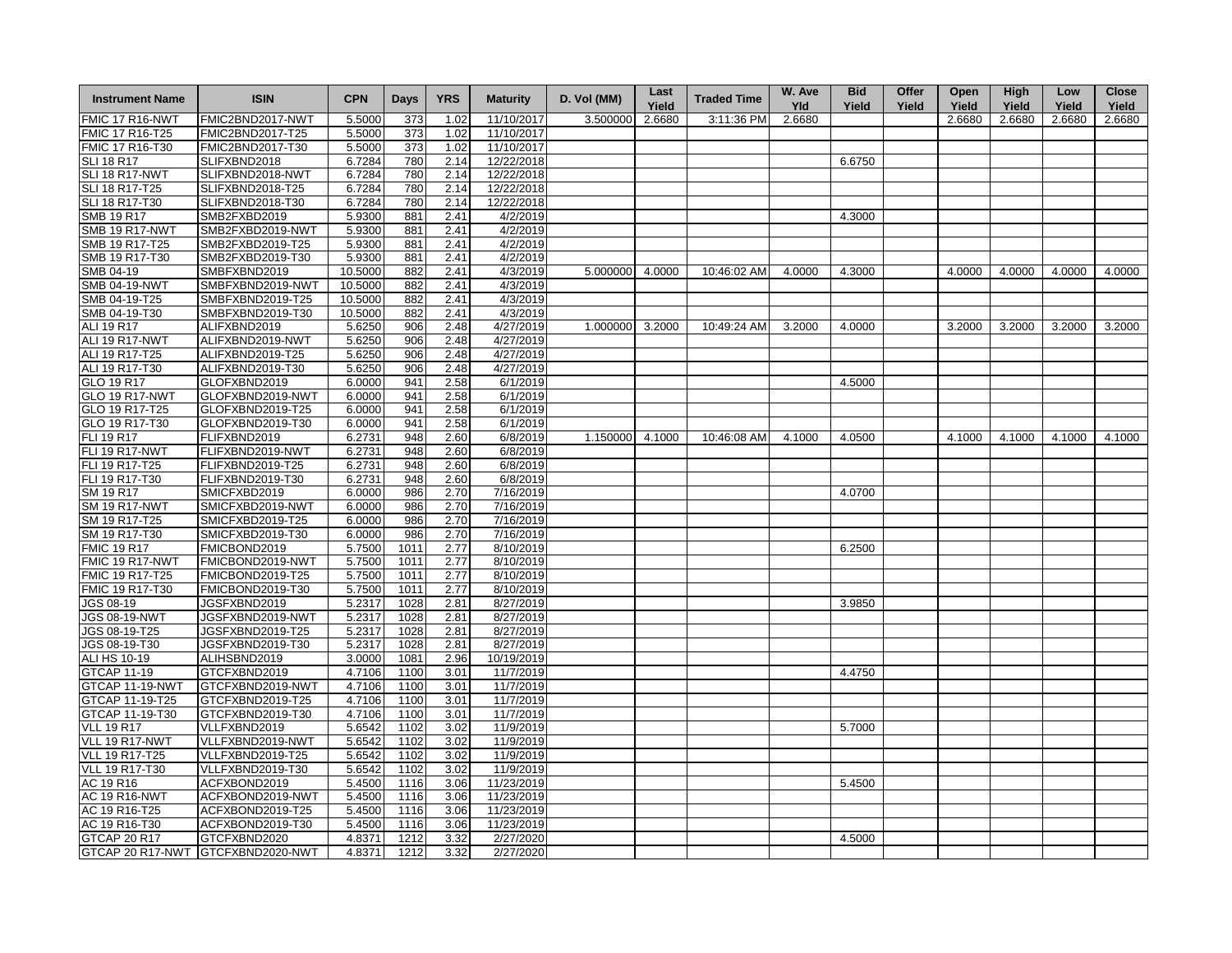| <b>Instrument Name</b> | <b>ISIN</b>      | <b>CPN</b> | Days | <b>YRS</b> | <b>Maturity</b> | D. Vol (MM) | Last<br>Yield | <b>Traded Time</b> | W. Ave<br><b>Yld</b> | <b>Bid</b><br>Yield | Offer<br>Yield | Open<br>Yield | <b>High</b><br>Yield | Low<br>Yield | <b>Close</b><br>Yield |
|------------------------|------------------|------------|------|------------|-----------------|-------------|---------------|--------------------|----------------------|---------------------|----------------|---------------|----------------------|--------------|-----------------------|
| GTCAP 20 R17-T25       | GTCFXBND2020-T25 | 4.8371     | 1212 | 3.32       | 2/27/2020       |             |               |                    |                      |                     |                |               |                      |              |                       |
| GTCAP 20 R17-T30       | GTCFXBND2020-T30 | 4.8371     | 1212 | 3.32       | 2/27/2020       |             |               |                    |                      |                     |                |               |                      |              |                       |
| SMPH 03-20             | SMPHFXBD2020     | 5.1000     | 1215 | 3.33       | 3/1/2020        |             |               |                    |                      | 4.1250              |                |               |                      |              |                       |
| <b>SMPH 03-20-NWT</b>  | SMPHFXBD2020-NWT | 5.1000     | 1215 | 3.33       | 3/1/2020        |             |               |                    |                      |                     |                |               |                      |              |                       |
| SMPH 03-20-T25         | SMPHFXBD2020-T25 | 5.1000     | 1215 | 3.33       | 3/1/2020        |             |               |                    |                      |                     |                |               |                      |              |                       |
| SMPH 03-20-T30         | SMPHFXBD2020-T30 | 5.1000     | 1215 | 3.33       | 3/1/2020        |             |               |                    |                      |                     |                |               |                      |              |                       |
| CPG 20 R18             | CPGIFXBD2020     | 6.6878     | 1216 | 3.33       | 3/2/2020        |             |               |                    |                      | 6.7000              |                |               |                      |              |                       |
| <b>CPG 20 R18-NWT</b>  | CPGIFXBD2020-NWT | 6.6878     | 1216 | 3.33       | 3/2/2020        |             |               |                    |                      |                     |                |               |                      |              |                       |
| CPG 20 R18-T25         | CPGIFXBD2020-T25 | 6.6878     | 1216 | 3.33       | 3/2/2020        |             |               |                    |                      |                     |                |               |                      |              |                       |
| CPG 20 R18-T30         | CPGIFXBD2020-T30 | 6.6878     | 1216 | 3.33       | 3/2/2020        |             |               |                    |                      |                     |                |               |                      |              |                       |
| MBT 04-20              | MBTLTNCD2020     | 4.0000     | 1269 | 3.47       | 4/24/2020       |             |               |                    |                      |                     |                |               |                      |              |                       |
| EDC 20 R18             | EDCFXBND2020     | 4.1583     | 1278 | 3.50       | 5/3/2020        |             |               |                    |                      | 4.2500              |                |               |                      |              |                       |
| <b>EDC 20 R18-NWT</b>  | EDCFXBND2020-NWT | 4.1583     | 1278 | 3.50       | 5/3/2020        |             |               |                    |                      |                     |                |               |                      |              |                       |
| EDC 20 R18-T25         | EDCFXBND2020-T25 | 4.1583     | 1278 | 3.50       | 5/3/2020        |             |               |                    |                      |                     |                |               |                      |              |                       |
| EDC 20 R18-T30         | EDCFXBND2020-T30 | 4.1583     | 1278 | 3.50       | 5/3/2020        |             |               |                    |                      |                     |                |               |                      |              |                       |
| PNB 06-20              | PNBLTNCD2020     | 4.1250     | 1318 | 3.61       | 6/12/2020       |             |               |                    |                      |                     |                |               |                      |              |                       |
| <b>RCB 06-20</b>       | RCBLTNCD2020     | 4.1250     | 1325 | 3.63       | 6/19/2020       |             |               |                    |                      |                     |                |               |                      |              |                       |
| GLO 20 R18             | GLOFXBND2020     | 4.8875     | 1353 | 3.70       | 7/17/2020       |             |               |                    |                      | 4.5000              |                |               |                      |              |                       |
| GLO 20 R18-NWT         | GLOFXBND2020-NWT | 4.8875     | 1353 | 3.70       | 7/17/2020       |             |               |                    |                      |                     |                |               |                      |              |                       |
| GLO 20 R18-T25         | GLOFXBND2020-T25 | 4.8875     | 1353 | 3.70       | 7/17/2020       |             |               |                    |                      |                     |                |               |                      |              |                       |
| GLO 20 R18-T30         | GLOFXBND2020-T30 | 4.8875     | 1353 | 3.70       | 7/17/2020       |             |               |                    |                      |                     |                |               |                      |              |                       |
| <b>SLTC 20 R18</b>     | SLTCFXBD2020     | 4.9925     | 1389 | 3.80       | 8/22/2020       |             |               |                    |                      | 5.2500              |                |               |                      |              |                       |
| SLTC 20 R18-NWT        | SLTCFXBD2020-NWT | 4.9925     | 1389 | 3.80       | 8/22/2020       |             |               |                    |                      |                     |                |               |                      |              |                       |
| SLTC 20 R18-T25        | SLTCFXBD2020-T25 | 4.9925     | 1389 | 3.80       | 8/22/2020       |             |               |                    |                      |                     |                |               |                      |              |                       |
| SLTC 20 R18-T30        | SLTCFXBD2020-T30 | 4.9925     | 1389 | 3.80       | 8/22/2020       |             |               |                    |                      |                     |                |               |                      |              |                       |
| <b>BDO 10-20</b>       | BDO2LTNC2020     | 3.7500     | 1434 | 3.93       | 10/6/2020       |             |               |                    |                      | 5.0000              |                |               |                      |              |                       |
| ALI 20 R19             | ALIFXBND2020     | 4.6250     | 1438 | 3.94       | 10/10/2020      |             |               |                    |                      | 4.1000              |                |               |                      |              |                       |
| ALI 20 R19-NWT         | ALIFXBND2020-NWT | 4.6250     | 1438 | 3.94       | 10/10/2020      |             |               |                    |                      |                     |                |               |                      |              |                       |
| ALI 20 R19-T25         | ALIFXBND2020-T25 | 4.6250     | 1438 | 3.94       | 10/10/2020      |             |               |                    |                      |                     |                |               |                      |              |                       |
| ALI 20 R19-T30         | ALIFXBND2020-T30 | 4.6250     | 1438 | 3.94       | 10/10/2020      |             |               |                    |                      |                     |                |               |                      |              |                       |
| <b>HOUSE 10-20</b>     | HOUSEFBD2020     | 6.2080     | 1444 | 3.95       | 10/16/2020      |             |               |                    |                      | 6.2000              |                |               |                      |              |                       |
| HOUSE 10-20-NWT        | HOUSEFBD2020-NWT | 6.2080     | 1444 | 3.95       | 10/16/2020      |             |               |                    |                      |                     |                |               |                      |              |                       |
| HOUSE 10-20-T25        | HOUSEFBD2020-T25 | 6.2080     | 1444 | 3.95       | 10/16/2020      |             |               |                    |                      |                     |                |               |                      |              |                       |
| HOUSE 10-20-T30        | HOUSEFBD2020-T30 | 6.2080     | 1444 | 3.95       | 10/16/2020      |             |               |                    |                      |                     |                |               |                      |              |                       |
| AEV 11-20              | AEV2FXBD2020     | 4.4722     | 1465 | 4.01       | 11/6/2020       |             |               |                    |                      | 3.9050              |                |               |                      |              |                       |
| <b>AEV 11-20-NWT</b>   | AEV2FXBD2020-NWT | 4.4722     | 1465 | 4.01       | 11/6/2020       |             |               |                    |                      |                     |                |               |                      |              |                       |
| AEV 11-20-T25          | AEV2FXBD2020-T25 | 4.4722     | 1465 | 4.01       | 11/6/2020       |             |               |                    |                      |                     |                |               |                      |              |                       |
| AEV 11-20-T30          | AEV2FXBD2020-T30 | 4.4722     | 1465 | 4.01       | 11/6/2020       |             |               |                    |                      |                     |                |               |                      |              |                       |
| FLI 20 R19             | FLIFXBND2020     | 4.8562     | 1467 | 4.02       | 11/8/2020       |             |               |                    |                      | 4.0500              |                |               |                      |              |                       |
| <b>FLI 20 R19-NWT</b>  | FLIFXBND2020-NWT | 4.8562     | 1467 | 4.02       | 11/8/2020       |             |               |                    |                      |                     |                |               |                      |              |                       |
| FLI 20 R19-T25         | FLIFXBND2020-T25 | 4.8562     | 1467 | 4.02       | 11/8/2020       |             |               |                    |                      |                     |                |               |                      |              |                       |
| FLI 20 R19-T30         | FLIFXBND2020-T30 | 4.8562     | 1467 | 4.02       | 11/8/2020       |             |               |                    |                      |                     |                |               |                      |              |                       |
| <b>AEV 20 R19</b>      | AEVFXBND2020     | 4.4125     | 1480 | 4.05       | 11/21/2020      |             |               |                    |                      | 4.0500              |                |               |                      |              |                       |
| <b>AEV 20 R19-NWT</b>  | AEVFXBND2020-NWT | 4.4125     | 1480 | 4.05       | 11/21/2020      |             |               |                    |                      |                     |                |               |                      |              |                       |
| AEV 20 R19-T25         | AEVFXBND2020-T25 | 4.4125     | 1480 | 4.05       | 11/21/2020      |             |               |                    |                      |                     |                |               |                      |              |                       |
| AEV 20 R19-T30         | AEVFXBND2020-T30 | 4.4125     | 1480 | 4.05       | 11/21/2020      |             |               |                    |                      |                     |                |               |                      |              |                       |
| MER 20 P19             | MERFXBND2020     | 4.3750     | 1501 | 4.11       | 12/12/2020      |             |               |                    |                      | 3.9900              |                |               |                      |              |                       |
| <b>MER 20 P19-NWT</b>  | MERFXBND2020-NWT | 4.3750     | 1501 | 4.11       | 12/12/2020      |             |               |                    |                      |                     |                |               |                      |              |                       |
| MER 20 P19-T25         | MERFXBND2020-T25 | 4.3750     | 1501 | 4.11       | 12/12/2020      |             |               |                    |                      |                     |                |               |                      |              |                       |
| MER 20 P19-T30         | MERFXBND2020-T30 | 4.3750     | 1501 | 4.11       | 12/12/2020      |             |               |                    |                      |                     |                |               |                      |              |                       |
| TEL 21 R19             | TELFXBND2021     | 5.2250     | 1557 | 4.26       | 2/6/2021        |             |               |                    |                      | 4.1225              |                |               |                      |              |                       |
| <b>TEL 21 R19-NWT</b>  | TELFXBND2021-NWT | 5.2250     | 1557 | 4.26       | 2/6/2021        |             |               |                    |                      |                     |                |               |                      |              |                       |
| TEL 21 R19-T25         | TELFXBND2021-T25 | 5.2250     | 1557 | 4.26       | 2/6/2021        |             |               |                    |                      |                     |                |               |                      |              |                       |
| TEL 21 R19-T30         | TELFXBND2021-T30 | 5.2250     | 1557 | 4.26       | 2/6/2021        |             |               |                    |                      |                     |                |               |                      |              |                       |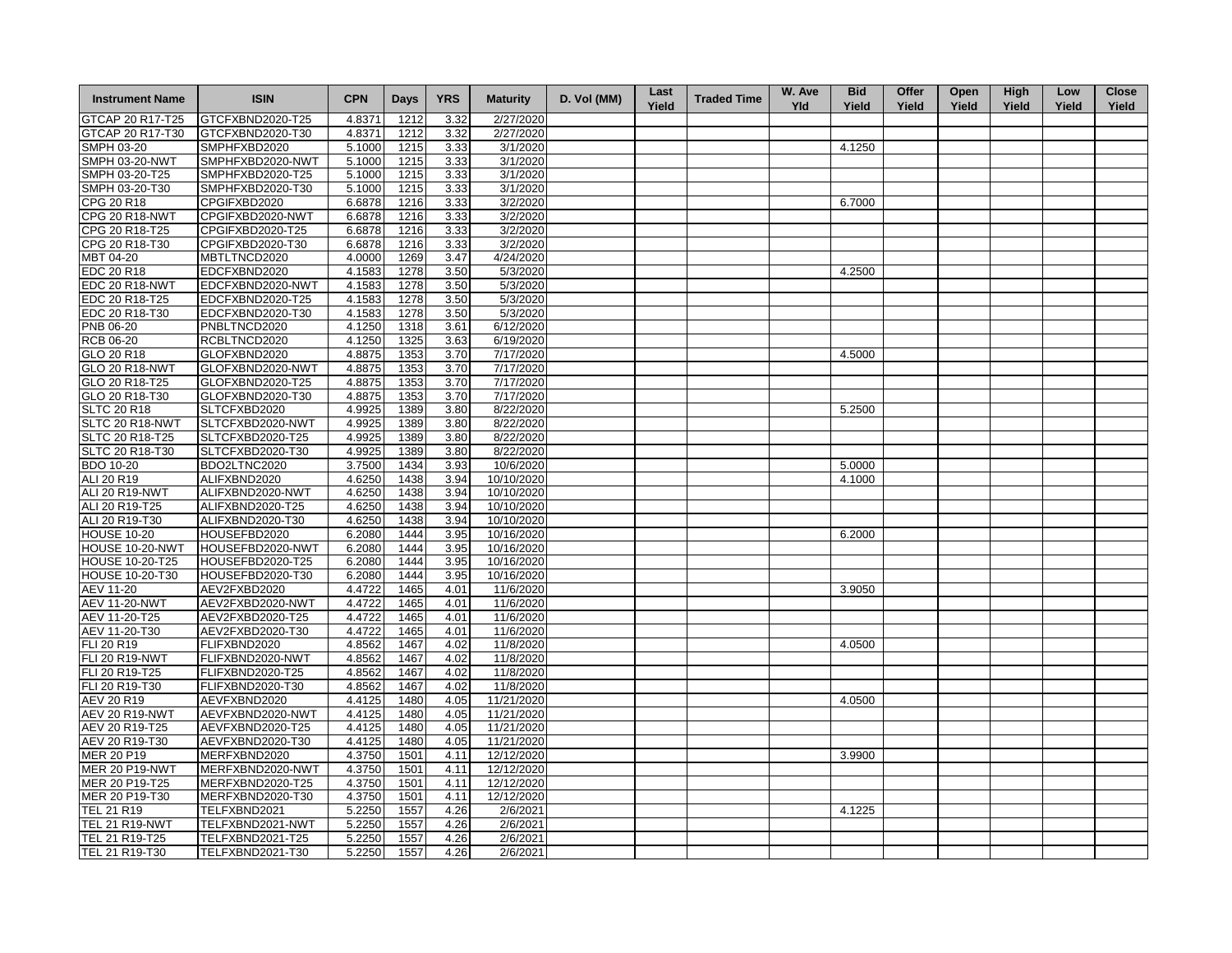| <b>Instrument Name</b> | <b>ISIN</b>      | <b>CPN</b> | <b>Days</b> | <b>YRS</b> | <b>Maturity</b> | D. Vol (MM)      | Last<br>Yield | <b>Traded Time</b> | W. Ave<br><b>Yld</b> | <b>Bid</b><br>Yield | Offer<br>Yield | Open<br>Yield | <b>High</b><br>Yield | Low<br>Yield | <b>Close</b><br>Yield |
|------------------------|------------------|------------|-------------|------------|-----------------|------------------|---------------|--------------------|----------------------|---------------------|----------------|---------------|----------------------|--------------|-----------------------|
| ABS 21 R19             | ABSFXBND2021     | 5.3350     | 1561        | 4.27       | 2/10/2021       |                  |               |                    |                      | 5.2500              | 3.7500         |               |                      |              |                       |
| <b>ABS 21 R19-NWT</b>  | ABSFXBND2021-NWT | 5.3350     | 1561        | 4.27       | 2/10/2021       |                  |               |                    |                      |                     |                |               |                      |              |                       |
| ABS 21 R19-T25         | ABSFXBND2021-T25 | 5.3350     | 1561        | 4.27       | 2/10/2021       |                  |               |                    |                      |                     |                |               |                      |              |                       |
| ABS 21 R19-T30         | ABSFXBND2021-T30 | 5.3350     | 1561        | 4.27       | 2/10/2021       |                  |               |                    |                      |                     |                |               |                      |              |                       |
| <b>ROCK 21 R19</b>     | ROCKFXBD2021     | 5.0932     | 1566        | 4.29       | 2/15/2021       |                  |               |                    |                      | 4.4950              |                |               |                      |              |                       |
| <b>ROCK 21 R19-NWT</b> | ROCKFXBD2021-NWT | 5.0932     | 1566        | 4.29       | 2/15/2021       |                  |               |                    |                      |                     |                |               |                      |              |                       |
| ROCK 21 R19-T25        | ROCKFXBD2021-T25 | 5.0932     | 1566        | 4.29       | 2/15/2021       |                  |               |                    |                      |                     |                |               |                      |              |                       |
| ROCK 21 R19-T30        | ROCKFXBD2021-T30 | 5.0932     | 1566        | 4.29       | 2/15/2021       |                  |               |                    |                      |                     |                |               |                      |              |                       |
| SMPH 02-21             | SMPH2FBD2021     | 4.5095     | 1576        | 4.31       | 2/25/2021       |                  |               |                    |                      | 4.2850              |                |               |                      |              |                       |
| <b>SMPH 02-21-NWT</b>  | SMPH2FBD2021-NWT | 4.5095     | 1576        | 4.31       | 2/25/2021       |                  |               |                    |                      |                     |                |               |                      |              |                       |
| SMPH 02-21-T25         | SMPH2FBD2021-T25 | 4.5095     | 1576        | 4.31       | 2/25/2021       |                  |               |                    |                      |                     |                |               |                      |              |                       |
| SMPH 02-21-T30         | SMPH2FBD2021-T30 | 4.5095     | 1576        | 4.31       | 2/25/2021       |                  |               |                    |                      |                     |                |               |                      |              |                       |
| JGS 21 R19             | JGSFXBND2021     | 5.2442     | 1578        | 4.32       | 2/27/2021       |                  |               |                    |                      | 4.1000              |                |               |                      |              |                       |
| <b>JGS 21 R19-NWT</b>  | JGSFXBND2021-NWT | 5.2442     | 1578        | 4.32       | 2/27/2021       |                  |               |                    |                      |                     |                |               |                      |              |                       |
| JGS 21 R19-T25         | JGSFXBND2021-T25 | 5.2442     | 1578        | 4.32       | 2/27/2021       |                  |               |                    |                      |                     |                |               |                      |              |                       |
| JGS 21 R19-T30         | JGSFXBND2021-T30 | 5.2442     | 1578        | 4.32       | 2/27/2021       |                  |               |                    |                      |                     |                |               |                      |              |                       |
|                        |                  |            |             |            |                 |                  |               |                    |                      |                     |                |               |                      |              |                       |
| SLI 21 R18             | SLIFXBND2021     | 6.7150     | 1601        | 4.38       | 3/22/2021       |                  |               |                    |                      | 6.7500              |                |               |                      |              |                       |
| <b>SLI 21 R18-NWT</b>  | SLIFXBND2021-NWT | 6.7150     | 1601        | 4.38       | 3/22/2021       |                  |               |                    |                      |                     |                |               |                      |              |                       |
| SLI 21 R18-T25         | SLIFXBND2021-T25 | 6.7150     | 1601        | 4.38       | 3/22/2021       |                  |               |                    |                      |                     |                |               |                      |              |                       |
| SLI 21 R18-T30         | SLIFXBND2021-T30 | 6.7150     | 1601        | 4.38       | 3/22/2021       |                  |               |                    |                      |                     |                |               |                      |              |                       |
| <b>MNTC 21 R19</b>     | MNTCFXBD2021     | 5.0700     | 1610        | 4.41       | 3/31/2021       |                  |               |                    |                      | 4.2800              |                |               |                      |              |                       |
| MNTC 21 R19-NWT        | MNTCFXBD2021-NWT | 5.0700     | 1610        | 4.41       | 3/31/2021       |                  |               |                    |                      |                     |                |               |                      |              |                       |
| MNTC 21 R19-T25        | MNTCFXBD2021-T25 | 5.0700     | 1610        | 4.41       | 3/31/2021       |                  |               |                    |                      |                     |                |               |                      |              |                       |
| MNTC 21 R19-T30        | MNTCFXBD2021-T30 | 5.0700     | 1610        | 4.41       | 3/31/2021       |                  |               |                    |                      |                     |                |               |                      |              |                       |
| SMB 21 R19             | SMBFXBND2021     | 5.5000     | 1612        | 4.41       | 4/2/2021        |                  |               |                    |                      | 4.5000              |                |               |                      |              |                       |
| <b>SMB 21 R19-NWT</b>  | SMBFXBND2021-NWT | 5.5000     | 1612        | 4.41       | 4/2/2021        |                  |               |                    |                      |                     |                |               |                      |              |                       |
| SMB 21 R19-T25         | SMBFXBND2021-T25 | 5.5000     | 1612        | 4.41       | 4/2/2021        |                  |               |                    |                      |                     |                |               |                      |              |                       |
| SMB 21 R19-T30         | SMBFXBND2021-T30 | 5.5000     | 1612        | 4.41       | 4/2/2021        |                  |               |                    |                      |                     |                |               |                      |              |                       |
| LBP 04-21              | LBPLTNCD2021     | 3.7500     | 1619        | 4.43       | 4/9/2021        | 10.000000 3.7560 |               | 10:02:41 AM        | 3.7560               |                     |                | 3.7560        | 3.7560               | 3.7560       | 3.7560                |
| <b>VLL 21 R19</b>      | VLLFXBND2021     | 5.9437     | 1649        | 4.51       | 5/9/2021        |                  |               |                    |                      | 6.2500              |                |               |                      |              |                       |
| <b>VLL 21 R19-NWT</b>  | VLLFXBND2021-NWT | 5.9437     | 1649        | 4.51       | 5/9/2021        |                  |               |                    |                      |                     |                |               |                      |              |                       |
| VLL 21 R19-T25         | VLLFXBND2021-T25 | 5.9437     | 1649        | 4.51       | 5/9/2021        |                  |               |                    |                      |                     |                |               |                      |              |                       |
| VLL 21 R19-T30         | VLLFXBND2021-T30 | 5.9437     | 1649        | 4.51       | 5/9/2021        |                  |               |                    |                      |                     |                |               |                      |              |                       |
| AC 05-21               | ACFXBOND2021     | 6.8000     | 1652        | 4.52       | 5/12/2021       | 1.000000         | 3.8625        | 9:47:14 AM         | 3.8625               | 4.0800              |                | 3.8625        | 3.8625               | 3.8625       | 3.8625                |
| AC 05-21-NWT           | ACFXBOND2021-NWT | 6.8000     | 1652        | 4.52       | 5/12/2021       |                  |               |                    |                      |                     |                |               |                      |              |                       |
| AC 05-21-T25           | ACFXBOND2021-T25 | 6.8000     | 1652        | 4.52       | 5/12/2021       |                  |               |                    |                      |                     |                |               |                      |              |                       |
| AC 05-21-T30           | ACFXBOND2021-T30 | 6.8000     | 1652        | 4.52       | 5/12/2021       |                  |               |                    |                      |                     |                |               |                      |              |                       |
| SM 21 R19              | SMICFXBD2021     | 5.2958     | 1659        | 4.54       | 5/19/2021       |                  |               |                    |                      | 4.1150              |                |               |                      |              |                       |
| <b>SM 21 R19-NWT</b>   | SMICFXBD2021-NWT | 5.2958     | 1659        | 4.54       | 5/19/2021       |                  |               |                    |                      |                     |                |               |                      |              |                       |
| SM 21 R19-T25          | SMICFXBD2021-T25 | 5.2958     | 1659        | 4.54       | 5/19/2021       |                  |               |                    |                      |                     |                |               |                      |              |                       |
| SM 21 R19-T30          | SMICFXBD2021-T30 | 5.2958     | 1659        | 4.54       | 5/19/2021       |                  |               |                    |                      |                     |                |               |                      |              |                       |
| CHI 21 R19             | CHIFXBND2021     | 5.3200     | 1677        | 4.59       | 6/6/2021        |                  |               |                    |                      | 5.1950              |                |               |                      |              |                       |
| CHI 21 R19-NWT         | CHIFXBND2021-NWT | 5.3200     | 1677        | 4.59       | 6/6/2021        |                  |               |                    |                      |                     |                |               |                      |              |                       |
|                        |                  |            | 1677        |            |                 |                  |               |                    |                      |                     |                |               |                      |              |                       |
| CHI 21 R19-T25         | CHIFXBND2021-T25 | 5.3200     |             | 4.59       | 6/6/2021        |                  |               |                    |                      |                     |                |               |                      |              |                       |
| CHI 21 R19-T30         | CHIFXBND2021-T30 | 5.3200     | 1677        | 4.59       | 6/6/2021        |                  |               |                    |                      |                     |                |               |                      |              |                       |
| <b>SMCGP 21 R19</b>    | SMCGPFBD2021     | 4.3458     | 1712        | 4.69       | 7/11/2021       | 15.000000        | 3.8500        | 3:12:29 PM         | 3.8166               | 4.5500              |                | 3.8500        | 3.8500               | 3.7500       | 3.8500                |
| SMCGP 21 R19-NWT       | SMCGPFBD2021-NWT | 4.3458     | 1712        | 4.69       | 7/11/2021       |                  |               |                    |                      |                     |                |               |                      |              |                       |
| SMCGP 21 R19-T25       | SMCGPFBD2021-T25 | 4.3458     | 1712        | 4.69       | 7/11/2021       |                  |               |                    |                      |                     |                |               |                      |              |                       |
| SMCGP 21 R19-T30       | SMCGPFBD2021-T30 | 4.3458     | 1712        | 4.69       | 7/11/2021       |                  |               |                    |                      |                     |                |               |                      |              |                       |
| GTCAP 21 R19           | GTCFXBND2021     | 5.1965     | 1739        | 4.76       | 8/7/2021        |                  |               |                    |                      | 4.6500              |                |               |                      |              |                       |
| GTCAP 21 R19-NWT       | GTCFXBND2021-NWT | 5.1965     | 1739        | 4.76       | 8/7/2021        |                  |               |                    |                      |                     |                |               |                      |              |                       |
| GTCAP 21 R19-T25       | GTCFXBND2021-T25 | 5.1965     | 1739        | 4.76       | 8/7/2021        |                  |               |                    |                      |                     |                |               |                      |              |                       |
| GTCAP 21 R19-T30       | GTCFXBND2021-T30 | 5.1965     | 1739        | 4.76       | 8/7/2021        |                  |               |                    |                      |                     |                |               |                      |              |                       |
| <b>SMPH 21 R19</b>     | SMPHFXBD2021     | 5.2006     | 1764        | 4.83       | 9/1/2021        |                  |               |                    |                      | 4.2850              |                |               |                      |              |                       |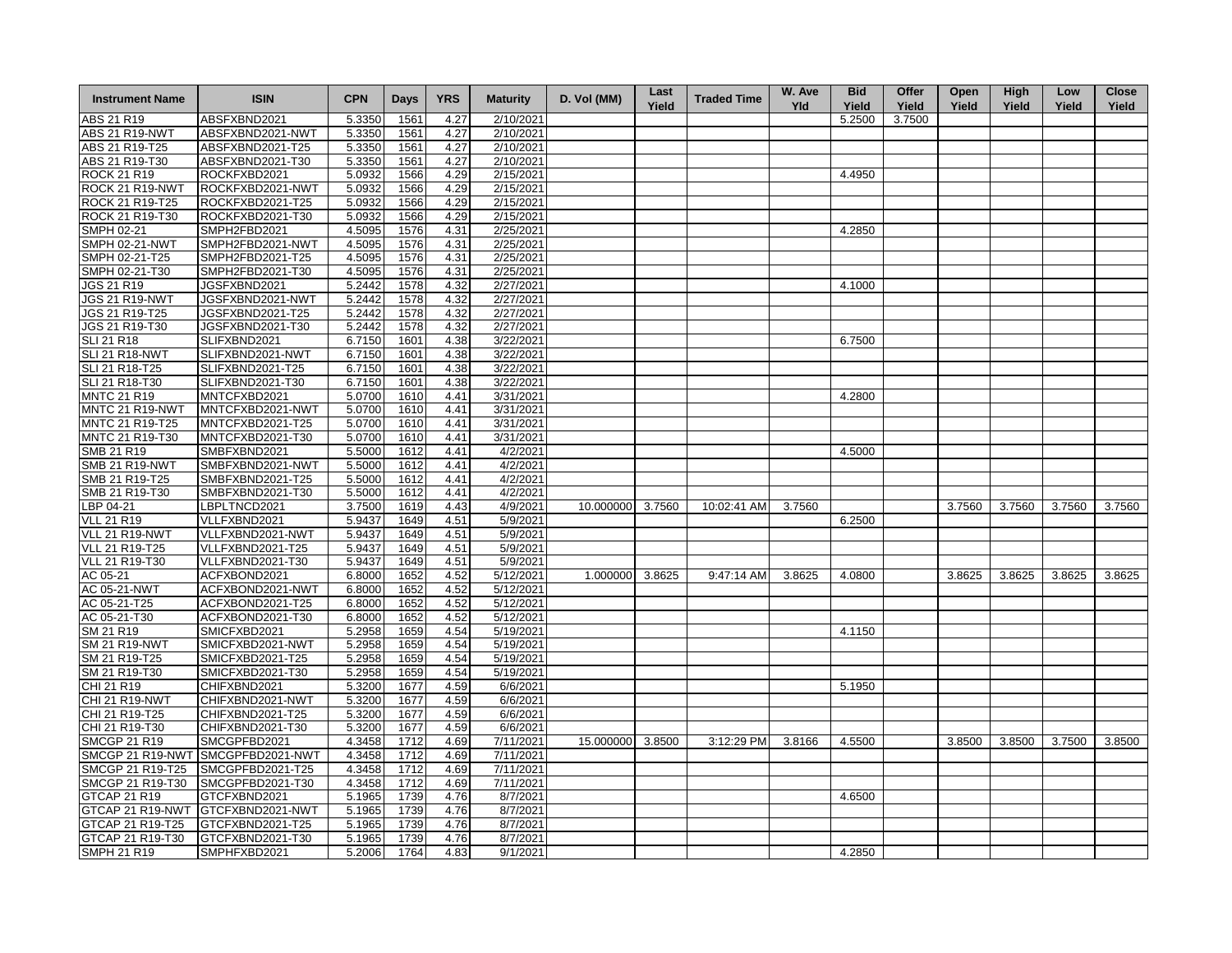| <b>Instrument Name</b>  | <b>ISIN</b>      | <b>CPN</b> | <b>Days</b> | <b>YRS</b> | <b>Maturity</b> | D. Vol (MM) | Last<br>Yield | <b>Traded Time</b> | W. Ave<br><b>Yld</b> | <b>Bid</b><br>Yield | Offer<br>Yield | Open<br>Yield | <b>High</b><br>Yield | Low<br>Yield | <b>Close</b><br>Yield |
|-------------------------|------------------|------------|-------------|------------|-----------------|-------------|---------------|--------------------|----------------------|---------------------|----------------|---------------|----------------------|--------------|-----------------------|
| SMPH 21 R19-NWT         | SMPHFXBD2021-NWT | 5.2006     | 1764        | 4.83       | 9/1/2021        |             |               |                    |                      |                     |                |               |                      |              |                       |
| SMPH 21 R19-T25         | SMPHFXBD2021-T25 | 5.2006     | 1764        | 4.83       | 9/1/2021        |             |               |                    |                      |                     |                |               |                      |              |                       |
| SMPH 21 R19-T30         | SMPHFXBD2021-T30 | 5.2006     | 1764        | 4.83       | 9/1/2021        |             |               |                    |                      |                     |                |               |                      |              |                       |
| CPG 21 R20              | CPGIFXBD2021     | 6.9758     | 1765        | 4.83       | 9/2/2021        |             |               |                    |                      | 7.0000              |                |               |                      |              |                       |
| <b>CPG 21 R20-NWT</b>   | CPGIFXBD2021-NWT | 6.9758     | 1765        | 4.83       | 9/2/2021        |             |               |                    |                      |                     |                |               |                      |              |                       |
| CPG 21 R20-T25          | CPGIFXBD2021-T25 | 6.9758     | 1765        | 4.83       | 9/2/2021        |             |               |                    |                      |                     |                |               |                      |              |                       |
| CPG 21 R20-T30          | CPGIFXBD2021-T30 | 6.9758     | 1765        | 4.83       | 9/2/2021        |             |               |                    |                      |                     |                |               |                      |              |                       |
| AP 21 R19               | APCFXBND2021     | 5.2050     | 1773        | 4.85       | 9/10/2021       |             |               |                    |                      | 4.0750              |                |               |                      |              |                       |
| AP 21 R19-NWT           | APCFXBND2021-NWT | 5.2050     | 1773        | 4.85       | 9/10/2021       |             |               |                    |                      |                     |                |               |                      |              |                       |
| AP 21 R19-T25           | APCFXBND2021-T25 | 5.2050     | 1773        | 4.85       | 9/10/2021       |             |               |                    |                      |                     |                |               |                      |              |                       |
| AP 21 R19-T30           | APCFXBND2021-T30 | 5.2050     | 1773        | 4.85       | 9/10/2021       |             |               |                    |                      |                     |                |               |                      |              |                       |
| <b>PCOR 21 R19</b>      | PCORFXBD2021     | 4.0032     | 1820        | 4.98       | 10/27/2021      |             |               |                    |                      | 4.2000              |                |               |                      |              |                       |
| PCOR 21 R19-NWT         | PCORFXBD2021-NWT | 4.0032     | 1820        | 4.98       | 10/27/2021      |             |               |                    |                      |                     |                |               |                      |              |                       |
| PCOR 21 R19-T25         | PCORFXBD2021-T25 | 4.0032     | 1820        | 4.98       | 10/27/2021      |             |               |                    |                      |                     |                |               |                      |              |                       |
| PCOR 21 R19-T30         | PCORFXBD2021-T30 | 4.0032     | 1820        | 4.98       | 10/27/2021      |             |               |                    |                      |                     |                |               |                      |              |                       |
| MBT 11-21               | MBTLTNCD2021     | 4.2500     | 1845        | 5.05       | 11/21/2021      |             |               |                    |                      |                     |                |               |                      |              |                       |
| FLI 21 R20              | FLIFXBND2021     | 5.4000     | 1858        | 5.09       | 12/4/2021       |             |               |                    |                      | 4.1700              |                |               |                      |              |                       |
| <b>FLI 21 R20-NWT</b>   | FLIFXBND2021-NWT | 5.4000     | 1858        | 5.09       | 12/4/2021       |             |               |                    |                      |                     |                |               |                      |              |                       |
| FLI 21 R20-T25          | FLIFXBND2021-T25 | 5.4000     | 1858        | 5.09       | 12/4/2021       |             |               |                    |                      |                     |                |               |                      |              |                       |
| FLI 21 R20-T30          | FLIFXBND2021-T30 | 5.4000     | 1858        | 5.09       | 12/4/2021       |             |               |                    |                      |                     |                |               |                      |              |                       |
| <b>RLC 02-22</b>        | RLCFXBND2022     | 4.8000     | 1939        | 5.31       | 2/23/2022       |             |               |                    |                      | 4.7000              |                |               |                      |              |                       |
| <b>RLC 02-22-NWT</b>    | RLCFXBND2022-NWT | 4.8000     | 1939        | 5.31       | 2/23/2022       |             |               |                    |                      |                     |                |               |                      |              |                       |
| RLC 02-22-T25           | RLCFXBND2022-T25 | 4.8000     | 1939        | 5.31       | 2/23/2022       |             |               |                    |                      |                     |                |               |                      |              |                       |
| RLC 02-22-T30           | RLCFXBND2022-T30 | 4.8000     | 1939        | 5.31       | 2/23/2022       |             |               |                    |                      |                     |                |               |                      |              |                       |
| SMB 22 R19              | SMBFXBND2022     | 6.6000     | 1977        | 5.41       | 4/2/2022        |             |               |                    |                      | 4.6000              | 4.1000         |               |                      |              |                       |
| SMB 22 R19-NWT          | SMBFXBND2022-NWT | 6.6000     | 1977        | 5.41       | 4/2/2022        |             |               |                    |                      |                     |                |               |                      |              |                       |
| SMB 22 R19-T25          | SMBFXBND2022-T25 | 6.6000     | 1977        | 5.41       | 4/2/2022        |             |               |                    |                      |                     |                |               |                      |              |                       |
| SMB 22 R19-T30          | SMBFXBND2022-T30 | 6.6000     | 1977        | 5.41       | 4/2/2022        |             |               |                    |                      |                     |                |               |                      |              |                       |
| ALI 22 R19              | ALIFXBND2022     | 6.0000     | 2002        | 5.48       | 4/27/2022       |             |               |                    |                      | 4.2500              |                |               |                      |              |                       |
| ALI 22 R19-NWT          | ALIFXBND2022-NWT | 6.0000     | 2002        | 5.48       | 4/27/2022       |             |               |                    |                      |                     |                |               |                      |              |                       |
| ALI 22 R19-T25          | ALIFXBND2022-T25 | 6.0000     | 2002        | 5.48       | 4/27/2022       |             |               |                    |                      |                     |                |               |                      |              |                       |
| ALI 22 R19-T30          | ALIFXBND2022-T30 | 6.0000     | 2002        | 5.48       | 4/27/2022       |             |               |                    |                      |                     |                |               |                      |              |                       |
| ALI 22 4.5              | ALI2FXBD2022     | 4.5000     | 2004        | 5.49       | 4/29/2022       |             |               |                    |                      | 4.2700              |                |               |                      |              |                       |
| ALI 22 4.5-NWT          | ALI2FXBD2022-NWT | 4.5000     | 2004        | 5.49       | 4/29/2022       |             |               |                    |                      |                     |                |               |                      |              |                       |
| ALI 22 4.5-T25          | ALI2FXBD2022-T25 | 4.5000     | 2004        | 5.49       | 4/29/2022       |             |               |                    |                      |                     |                |               |                      |              |                       |
| ALI 22 4.5-T30          | ALI2FXBD2022-T30 | 4.5000     | 2004        | 5.49       | 4/29/2022       |             |               |                    |                      |                     |                |               |                      |              |                       |
| <b>SLTC 22 R20</b>      | SLTCFXBD2022     | 5.5796     | 2027        | 5.55       | 5/22/2022       |             |               |                    |                      | 5.7500              | 4.1250         |               |                      |              |                       |
| SLTC 22 R20-NWT         | SLTCFXBD2022-NWT | 5.5796     | 2027        | 5.55       | 5/22/2022       |             |               |                    |                      |                     |                |               |                      |              |                       |
| SLTC 22 R20-T25         | SLTCFXBD2022-T25 | 5.5796     | 2027        | 5.55       | 5/22/2022       |             |               |                    |                      |                     |                |               |                      |              |                       |
| SLTC 22 R20-T30         | SLTCFXBD2022-T30 | 5.5796     | 2027        | 5.55       | 5/22/2022       |             |               |                    |                      |                     |                |               |                      |              |                       |
| <b>HOUSE 22 R20</b>     | HOUSEFBD2022     | 6.1310     | 2082        | 5.70       | 7/16/2022       |             |               |                    |                      | 6.7000              |                |               |                      |              |                       |
| HOUSE 22 R20-NWT        | HOUSEFBD2022-NWT | 6.1310     | 2082        | 5.70       | 7/16/2022       |             |               |                    |                      |                     |                |               |                      |              |                       |
| <b>HOUSE 22 R20-T25</b> | HOUSEFBD2022-T25 | 6.1310     | 2082        | 5.70       | 7/16/2022       |             |               |                    |                      |                     |                |               |                      |              |                       |
| <b>HOUSE 22 R20-T30</b> | HOUSEFBD2022-T30 | 6.1310     | 2082        | 5.70       | 7/16/2022       |             |               |                    |                      |                     |                |               |                      |              |                       |
| SM 22 R19               | SMICFXBD2022     | 6.9442     | 2082        | 5.70       | 7/16/2022       |             |               |                    |                      | 4.3250              |                |               |                      |              |                       |
| <b>SM 22 R19-NWT</b>    | SMICFXBD2022-NWT | 6.9442     | 2082        | 5.70       | 7/16/2022       |             |               |                    |                      |                     |                |               |                      |              |                       |
| SM 22 R19-T25           | SMICFXBD2022-T25 | 6.9442     | 2082        | 5.70       | 7/16/2022       |             |               |                    |                      |                     |                |               |                      |              |                       |
| SM 22 R19-T30           | SMICFXBD2022-T30 | 6.9442     | 2082        | 5.70       | 7/16/2022       |             |               |                    |                      |                     |                |               |                      |              |                       |
| <b>AEV 22 R20</b>       | AEVFXBND2022     | 5.0056     | 2103        | 5.76       | 8/6/2022        |             |               |                    |                      | 4.3950              |                |               |                      |              |                       |
| <b>AEV 22 R20-NWT</b>   | AEVFXBND2022-NWT | 5.0056     | 2103        | 5.76       | 8/6/2022        |             |               |                    |                      |                     |                |               |                      |              |                       |
| AEV 22 R20-T25          | AEVFXBND2022-T25 | 5.0056     | 2103        | 5.76       | 8/6/2022        |             |               |                    |                      |                     |                |               |                      |              |                       |
| AEV 22 R20-T30          | AEVFXBND2022-T30 | 5.0056     | 2103        | 5.76       | 8/6/2022        |             |               |                    |                      |                     |                |               |                      |              |                       |
| FLI 22 R20              | FLIFXBND2022     | 5.3567     | 2117        | 5.80       | 8/20/2022       |             |               |                    |                      | 4.3950              |                |               |                      |              |                       |
| FLI 22 R20-NWT          | FLIFXBND2022-NWT | 5.3567     | 2117        | 5.80       | 8/20/2022       |             |               |                    |                      |                     |                |               |                      |              |                       |
|                         |                  |            |             |            |                 |             |               |                    |                      |                     |                |               |                      |              |                       |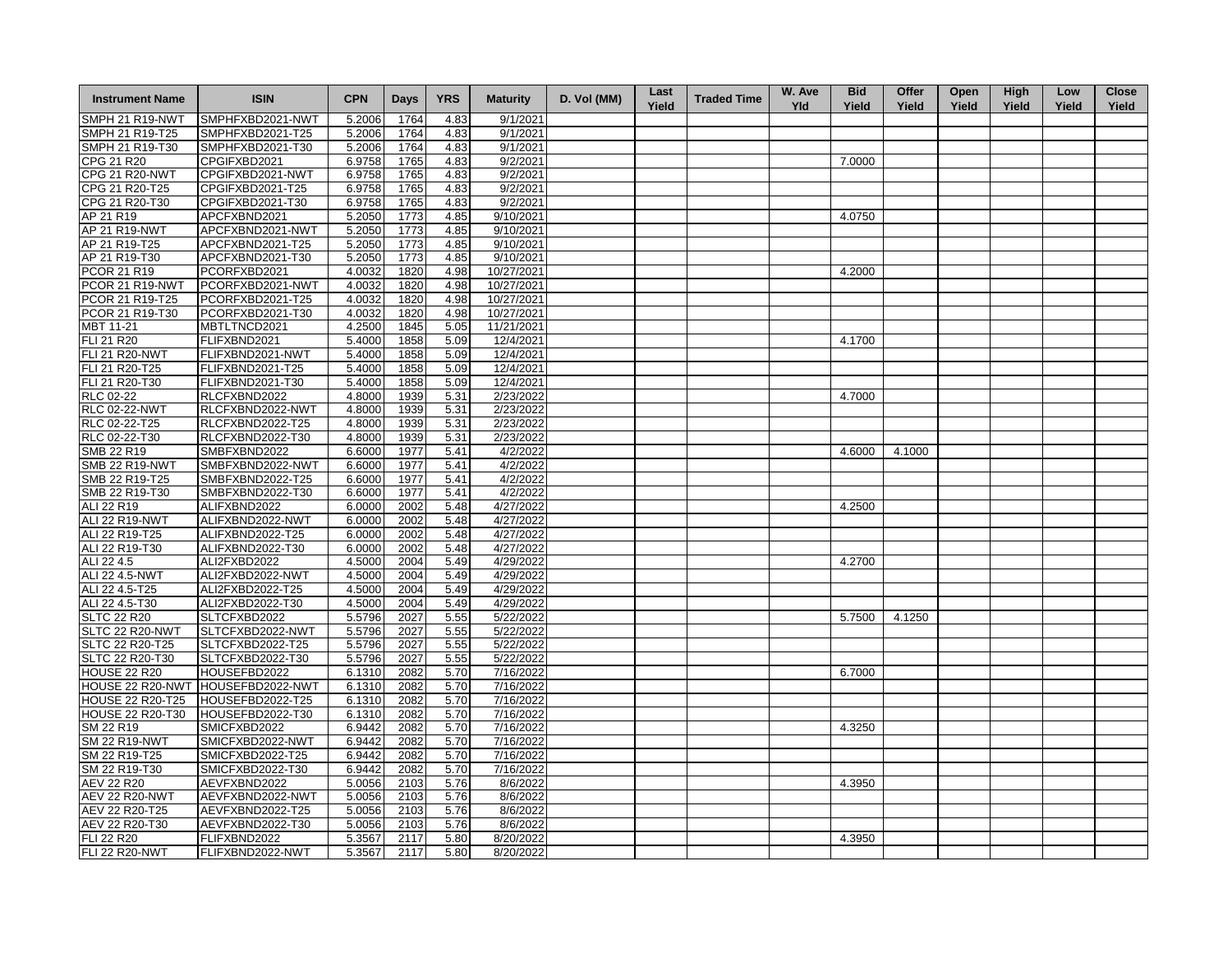| <b>Instrument Name</b>           | <b>ISIN</b>                          | <b>CPN</b>       | Days         | <b>YRS</b>   | <b>Maturity</b>        | D. Vol (MM)     | Last<br>Yield | <b>Traded Time</b> | W. Ave<br><b>Yld</b> | <b>Bid</b><br>Yield | Offer<br>Yield | Open<br>Yield | <b>High</b><br>Yield | Low<br>Yield | <b>Close</b><br>Yield |
|----------------------------------|--------------------------------------|------------------|--------------|--------------|------------------------|-----------------|---------------|--------------------|----------------------|---------------------|----------------|---------------|----------------------|--------------|-----------------------|
| FLI 22 R20-T25                   | FLIFXBND2022-T25                     | 5.3567           | 2117         | 5.80         | 8/20/2022              |                 |               |                    |                      |                     |                |               |                      |              |                       |
| FLI 22 R20-T30                   | FLIFXBND2022-T30                     | 5.3567           | 2117         | 5.80         | 8/20/2022              |                 |               |                    |                      |                     |                |               |                      |              |                       |
| GTCAP 23 R20                     | GTCFXBND2023                         | 5.0937           | 2308         | 6.32         | 2/27/2023              |                 |               |                    |                      | 5.9000              |                |               |                      |              |                       |
| GTCAP 23 R20-NWT                 | GTCFXBND2023-NWT                     | 5.0937           | 2308         | 6.32         | 2/27/2023              |                 |               |                    |                      |                     |                |               |                      |              |                       |
| GTCAP 23 R20-T25                 | GTCFXBND2023-T25                     | 5.0937           | 2308         | 6.32         | 2/27/2023              |                 |               |                    |                      |                     |                |               |                      |              |                       |
| GTCAP 23 R20-T30                 | GTCFXBND2023-T30                     | 5.0937           | 2308         | 6.32         | 2/27/2023              |                 |               |                    |                      |                     |                |               |                      |              |                       |
| EDC 23 R19                       | EDCFXBND2023                         | 4.7312           | 2373         | 6.50         | 5/3/2023               |                 |               |                    |                      | 4.8000              |                |               |                      |              |                       |
| <b>EDC 23 R19-NWT</b>            | EDCFXBND2023-NWT                     | 4.7312           | 2373         | 6.50         | 5/3/2023               |                 |               |                    |                      |                     |                |               |                      |              |                       |
| EDC 23 R19-T25                   | EDCFXBND2023-T25                     | 4.7312           | 2373         | 6.50         | 5/3/2023               |                 |               |                    |                      |                     |                |               |                      |              |                       |
| EDC 23 R19-T30                   | EDCFXBND2023-T30                     | 4.7312           | 2373         | 6.50         | 5/3/2023               |                 |               |                    |                      |                     |                |               |                      |              |                       |
| AC 23 R22                        | ACFXBOND2023                         | 3.9200           | 2438         | 6.67         | 7/7/2023               | 9.000000        | 3.6600        | 3:12:49 PM         | 3.7552               | 3.9000              |                | 3.6600        | 3.8750               | 3.6600       | 3.6600                |
| <b>AC 23 R22-NWT</b>             | ACFXBOND2023-NWT                     | 3.9200           | 2438         | 6.67         | 7/7/2023               |                 |               |                    |                      |                     |                |               |                      |              |                       |
| AC 23 R22-T25                    | ACFXBOND2023-T25                     | 3.9200           | 2438         | 6.67         | 7/7/2023               |                 |               |                    |                      |                     |                |               |                      |              |                       |
| AC 23 R22-T30                    | ACFXBOND2023-T30                     | 3.9200           | 2438         | 6.67         | 7/7/2023               |                 |               |                    |                      |                     |                |               |                      |              |                       |
| <b>SMCGP 23 R21</b>              | SMCGPFBD2023                         | 4.7575           | 2442         | 6.69         | 7/11/2023              | 8.000000 3.9000 |               | 2:49:31 PM         | 3.9748               | 4.9500              |                | 4.0500        | 4.0500               | 3.9000       | 3.9000                |
|                                  | SMCGP 23 R21-NWT SMCGPFBD2023-NWT    | 4.7575           | 2442         | 6.69         | 7/11/2023              |                 |               |                    |                      |                     |                |               |                      |              |                       |
| SMCGP 23 R21-T25                 | SMCGPFBD2023-T25                     | 4.7575           | 2442         | 6.69         | 7/11/2023              |                 |               |                    |                      |                     |                |               |                      |              |                       |
| SMCGP 23 R21-T30                 | SMCGPFBD2023-T30                     | 4.7575           | 2442         | 6.69         | 7/11/2023              |                 |               |                    |                      |                     |                |               |                      |              |                       |
| GLO 23 R20                       | GLOFXBND2023                         | 5.2792           | 2448         | 6.70         | 7/17/2023              |                 |               |                    |                      | 4.7000              |                |               |                      |              |                       |
| <b>GLO 23 R20-NWT</b>            | GLOFXBND2023-NWT                     | 5.2792           | 2448         | 6.70         | 7/17/2023              |                 |               |                    |                      |                     |                |               |                      |              |                       |
| GLO 23 R20-T25                   | GLOFXBND2023-T25                     | 5.2792           | 2448         | 6.70         | 7/17/2023              |                 |               |                    |                      |                     |                |               |                      |              |                       |
| GLO 23 R20-T30                   | GLOFXBND2023-T30                     | 5.2792           | 2448         | 6.70         | 7/17/2023              |                 |               |                    |                      |                     |                |               |                      |              |                       |
| MBT 09-23                        | MBTLTNCD2023                         | 3.5000           | 2512         | 6.88         | 9/19/2023              |                 |               |                    |                      |                     |                |               |                      |              |                       |
| ALI 23 R22                       | ALIFXBND2023                         | 3.8915           | 2530         | 6.93         | 10/7/2023              |                 |               |                    |                      | 4.1000              |                |               |                      |              |                       |
| ALI 23 R22-NWT                   | ALIFXBND2023-NWT                     | 3.8915           | 2530         | 6.93         | 10/7/2023              |                 |               |                    |                      |                     |                |               |                      |              |                       |
| ALI 23 R22-T25                   | ALIFXBND2023-T25                     | 3.8915           | 2530         | 6.93         | 10/7/2023              |                 |               |                    |                      |                     |                |               |                      |              |                       |
| ALI 23 R22-T30                   | ALIFXBND2023-T30                     | 3.8915           | 2530         | 6.93         | 10/7/2023              |                 |               |                    |                      |                     |                |               |                      |              |                       |
| PCOR 23 R21                      | PCORFXBD2023                         |                  |              | 6.98         | 10/27/2023             | 31.100000       | 4.3000        | 3:15:33 PM         | 4.2976               | 4.5500              |                | 4.3000        | 4.3000               | 4.2800       | 4.3000                |
| PCOR 23 R21-NWT                  | PCORFXBD2023-NWT                     | 4.5219<br>4.5219 | 2550<br>2550 | 6.98         | 10/27/2023             |                 |               |                    |                      |                     |                |               |                      |              |                       |
| PCOR 23 R21-T25                  | PCORFXBD2023-T25                     | 4.5219           | 2550         | 6.98         | 10/27/2023             |                 |               |                    |                      |                     |                |               |                      |              |                       |
| PCOR 23 R21-T30                  | PCORFXBD2023-T30                     | 4.5219           | 2550         | 6.98         | 10/27/2023             |                 |               |                    |                      |                     |                |               |                      |              |                       |
| FLI 23 R20                       | FLIFXBND2023                         | 5.4333           | 2562         | 7.01         | 11/8/2023              |                 |               |                    |                      | 4.9000              |                |               |                      |              |                       |
| <b>FLI 23 R20-NWT</b>            | FLIFXBND2023-NWT                     | 5.4333           | 2562         | 7.01         | 11/8/2023              |                 |               |                    |                      |                     |                |               |                      |              |                       |
| FLI 23 R20-T25                   | FLIFXBND2023-T25                     | 5.4333           | 2562         | 7.01         | 11/8/2023              |                 |               |                    |                      |                     |                |               |                      |              |                       |
| FLI 23 R20-T30                   | FLIFXBND2023-T30                     | 5.4333           | 2562         | 7.01         | 11/8/2023              |                 |               |                    |                      |                     |                |               |                      |              |                       |
| AEV 23 R20                       | AEVFXBND2023                         | 4.6188           | 2575         | 7.05         | 11/21/2023             |                 |               |                    |                      | 4.4750              |                |               |                      |              |                       |
|                                  |                                      |                  |              |              |                        |                 |               |                    |                      |                     |                |               |                      |              |                       |
| <b>AEV 23 R20-NWT</b>            | AEVFXBND2023-NWT                     | 4.6188           | 2575         | 7.05         | 11/21/2023             |                 |               |                    |                      |                     |                |               |                      |              |                       |
| AEV 23 R20-T25                   | AEVFXBND2023-T25                     | 4.6188           | 2575         | 7.05         | 11/21/2023             |                 |               |                    |                      |                     |                |               |                      |              |                       |
| AEV 23 R20-T30<br>FDC 24 R21     | AEVFXBND2023-T30                     | 4.6188           | 2575         | 7.05         | 11/21/2023             |                 |               |                    |                      |                     |                |               |                      |              |                       |
|                                  | FDCFXBND2024                         | 6.1458           | 2639         | 7.23         | 1/24/2024              |                 |               |                    |                      | 4.7750              |                |               |                      |              |                       |
| <b>FDC 24 R21-NWT</b>            | FDCFXBND2024-NWT                     | 6.1458           | 2639         | 7.23         | 1/24/2024              |                 |               |                    |                      |                     |                |               |                      |              |                       |
| FDC 24 R21-T25<br>FDC 24 R21-T30 | FDCFXBND2024-T25<br>FDCFXBND2024-T30 | 6.1458<br>6.1458 | 2639         | 7.23<br>7.23 | 1/24/2024<br>1/24/2024 |                 |               |                    |                      |                     |                |               |                      |              |                       |
| ALI 24 R20                       |                                      | 5.0000           | 2639<br>2645 | 7.24         |                        |                 |               |                    |                      |                     |                |               |                      |              |                       |
| ALI 24 R20-NWT                   | ALIFXBND2024<br>ALIFXBND2024-NWT     | 5.0000           | 2645         | 7.24         | 1/30/2024<br>1/30/2024 |                 |               |                    |                      | 4.4600              |                |               |                      |              |                       |
| ALI 24 R20-T25                   | ALIFXBND2024-T25                     | 5.0000           | 2645         | 7.24         | 1/30/2024              |                 |               |                    |                      |                     |                |               |                      |              |                       |
| ALI 24 R20-T30                   | ALIFXBND2024-T30                     | 5.0000           | 2645         | 7.24         | 1/30/2024              |                 |               |                    |                      |                     |                |               |                      |              |                       |
| <b>TEL 24 R21</b>                | TELFXBND2024                         | 5.2813           | 2652         | 7.26         | 2/6/2024               |                 |               |                    |                      | 4.7000              |                |               |                      |              |                       |
| <b>TEL 24 R21-NWT</b>            | TELFXBND2024-NWT                     | 5.2813           | 2652         | 7.26         | 2/6/2024               |                 |               |                    |                      |                     |                |               |                      |              |                       |
| TEL 24 R21-T25                   | TELFXBND2024-T25                     | 5.2813           | 2652         | 7.26         | 2/6/2024               |                 |               |                    |                      |                     |                |               |                      |              |                       |
| TEL 24 R21-T30                   | TELFXBND2024-T30                     | 5.2813           | 2652         | 7.26         | 2/6/2024               |                 |               |                    |                      |                     |                |               |                      |              |                       |
| <b>JGS 24 R20</b>                | JGSFXBND2024                         | 5.3000           | 2673         | 7.32         | 2/27/2024              |                 |               |                    |                      | 4.7000              |                |               |                      |              |                       |
|                                  |                                      |                  |              |              |                        |                 |               |                    |                      |                     |                |               |                      |              |                       |
| JGS 24 R20-NWT                   | JGSFXBND2024-NWT                     | 5.3000           | 2673         | 7.32         | 2/27/2024              |                 |               |                    |                      |                     |                |               |                      |              |                       |
| JGS 24 R20-T25                   | JGSFXBND2024-T25                     | 5.3000           | 2673         | 7.32         | 2/27/2024              |                 |               |                    |                      |                     |                |               |                      |              |                       |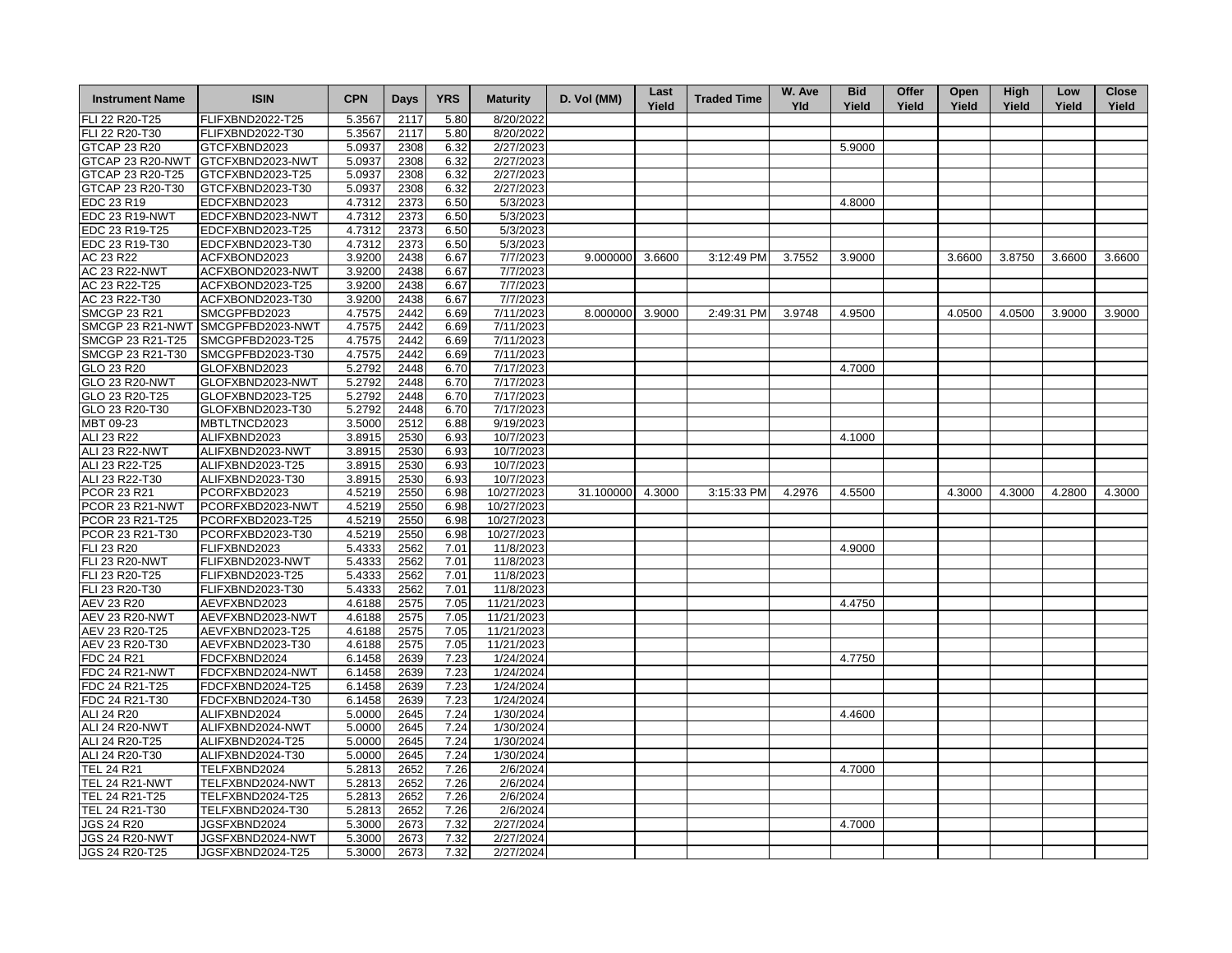| <b>Instrument Name</b>  | <b>ISIN</b>                       | <b>CPN</b>       | <b>Days</b> | <b>YRS</b> | <b>Maturity</b> | D. Vol (MM)     | Last<br>Yield | <b>Traded Time</b> | W. Ave<br><b>Yld</b> | <b>Bid</b><br>Yield | Offer<br>Yield | Open<br>Yield | <b>High</b><br>Yield | Low<br>Yield | <b>Close</b><br>Yield |
|-------------------------|-----------------------------------|------------------|-------------|------------|-----------------|-----------------|---------------|--------------------|----------------------|---------------------|----------------|---------------|----------------------|--------------|-----------------------|
| JGS 24 R20-T30          | JGSFXBND2024-T30                  | 5.3000           | 2673        | 7.32       | 2/27/2024       |                 |               |                    |                      |                     |                |               |                      |              |                       |
| <b>MNTC 24 R21</b>      | MNTCFXBD2024                      | 5.5000           | 2706        | 7.41       | 3/31/2024       |                 |               |                    |                      | 4.7250              |                |               |                      |              |                       |
| MNTC 24 R21-NWT         | MNTCFXBD2024-NWT                  | 5.5000           | 2706        | 7.41       | 3/31/2024       |                 |               |                    |                      |                     |                |               |                      |              |                       |
| MNTC 24 R21-T25         | MNTCFXBD2024-T25                  | 5.5000           | 2706        | 7.41       | 3/31/2024       |                 |               |                    |                      |                     |                |               |                      |              |                       |
| MNTC 24 R21-T30         | MNTCFXBD2024-T30                  | 5.5000           | 2706        | 7.41       | 3/31/2024       |                 |               |                    |                      |                     |                |               |                      |              |                       |
| <b>SMB 24 R21</b>       | SMBFXBND2024                      | 6.0000           | 2708        | 7.41       | 4/2/2024        |                 |               |                    |                      | 4.7500              |                |               |                      |              |                       |
| <b>SMB 24 R21-NWT</b>   | SMBFXBND2024-NWT                  | 6.0000           | 2708        | 7.41       | 4/2/2024        |                 |               |                    |                      |                     |                |               |                      |              |                       |
| SMB 24 R21-T25          | SMBFXBND2024-T25                  | 6.0000           | 2708        | 7.41       | 4/2/2024        |                 |               |                    |                      |                     |                |               |                      |              |                       |
| SMB 24 R21-T30          | SMBFXBND2024-T30                  | 6.0000           | 2708        | 7.41       | 4/2/2024        |                 |               |                    |                      |                     |                |               |                      |              |                       |
| SM 24 R21               | SMICFXBD2024                      | 5.6125           | 2755        | 7.54       | 5/19/2024       |                 |               |                    |                      | 4.6050              |                |               |                      |              |                       |
| <b>SM 24 R21-NWT</b>    | SMICFXBD2024-NWT                  | 5.6125           | 2755        | 7.54       | 5/19/2024       |                 |               |                    |                      |                     |                |               |                      |              |                       |
| SM 24 R21-T25           | SMICFXBD2024-T25                  | 5.6125           | 2755        | 7.54       | 5/19/2024       |                 |               |                    |                      |                     |                |               |                      |              |                       |
| SM 24 R21-T30           | SMICFXBD2024-T30                  | 5.6125           | 2755        | 7.54       | 5/19/2024       |                 |               |                    |                      |                     |                |               |                      |              |                       |
| GTCAP 24 R21            | GTCFXBND2024                      | 5.6250           | 2835        | 7.76       | 8/7/2024        |                 |               |                    |                      | 4.8450              |                |               |                      |              |                       |
| GTCAP 24 R21-NWT        | GTCFXBND2024-NWT                  | 5.6250           | 2835        | 7.76       | 8/7/2024        |                 |               |                    |                      |                     |                |               |                      |              |                       |
| GTCAP 24 R21-T25        | GTCFXBND2024-T25                  | 5.6250           | 2835        | 7.76       | 8/7/2024        |                 |               |                    |                      |                     |                |               |                      |              |                       |
| GTCAP 24 R21-T30        | GTCFXBND2024-T30                  | 5.6250           | 2835        | 7.76       | 8/7/2024        |                 |               |                    |                      |                     |                |               |                      |              |                       |
| <b>SMPH 24 R21</b>      | SMPHFXBD2024                      |                  | 2860        | 7.83       | 9/1/2024        |                 |               |                    |                      | 4.6000              |                |               |                      |              |                       |
| SMPH 24 R21-NWT         | SMPHFXBD2024-NWT                  | 5.7417<br>5.7417 | 2860        | 7.83       | 9/1/2024        |                 |               |                    |                      |                     |                |               |                      |              |                       |
|                         |                                   |                  |             |            |                 |                 |               |                    |                      |                     |                |               |                      |              |                       |
| SMPH 24 R21-T25         | SMPHFXBD2024-T25                  | 5.7417           | 2860        | 7.83       | 9/1/2024        |                 |               |                    |                      |                     |                |               |                      |              |                       |
| SMPH 24 R21-T30         | SMPHFXBD2024-T30                  | 5.7417           | 2860        | 7.83       | 9/1/2024        |                 |               |                    |                      |                     |                |               |                      |              |                       |
| <b>FLI 24 R21</b>       | FLIFXBND2024                      | 5.6389           | 2954        | 8.09       | 12/4/2024       |                 |               |                    |                      | 5.0100              |                |               |                      |              |                       |
| FLI 24 R21-NWT          | FLIFXBND2024-NWT                  | 5.6389           | 2954        | 8.09       | 12/4/2024       |                 |               |                    |                      |                     |                |               |                      |              |                       |
| FLI 24 R21-T25          | FLIFXBND2024-T25                  | 5.6389           | 2954        | 8.09       | 12/4/2024       |                 |               |                    |                      |                     |                |               |                      |              |                       |
| FLI 24 R21-T30          | FLIFXBND2024-T30                  | 5.6389           | 2954        | 8.09       | 12/4/2024       |                 |               |                    |                      |                     |                |               |                      |              |                       |
| RLC 02-25               | RLCFXBND2025                      | 4.9344           | 3035        | 8.31       | 2/23/2025       |                 |               |                    |                      | 5.8000              |                |               |                      |              |                       |
| <b>RLC 02-25-NWT</b>    | RLCFXBND2025-NWT                  | 4.9344           | 3035        | 8.31       | 2/23/2025       |                 |               |                    |                      |                     |                |               |                      |              |                       |
| RLC 02-25-T25           | RLCFXBND2025-T25                  | 4.9344           | 3035        | 8.31       | 2/23/2025       |                 |               |                    |                      |                     |                |               |                      |              |                       |
| RLC 02-25-T30           | RLCFXBND2025-T30                  | 4.9344           | 3035        | 8.31       | 2/23/2025       |                 |               |                    |                      |                     |                |               |                      |              |                       |
| ALI 25 R21              | ALIFXBND2025                      | 5.6250           | 3096        | 8.48       | 4/25/2025       | 0.050000 4.6000 |               | 11:36:20 AM        | 4.6000               | 4.6500              |                | 4.6000        | 4.6000               | 4.6000       | 4.6000                |
| ALI 25 R21-NWT          | ALIFXBND2025-NWT                  | 5.6250           | 3096        | 8.48       | 4/25/2025       |                 |               |                    |                      |                     |                |               |                      |              |                       |
| ALI 25 R21-T25          | ALIFXBND2025-T25                  | 5.6250           | 3096        | 8.48       | 4/25/2025       |                 |               |                    |                      |                     |                |               |                      |              |                       |
| ALI 25 R21-T30          | ALIFXBND2025-T30                  | 5.6250           | 3096        | 8.48       | 4/25/2025       |                 |               |                    |                      |                     |                |               |                      |              |                       |
| <b>SLTC 25 R22</b>      | SLTCFXBD2025                      | 6.4872           | 3123        | 8.55       | 5/22/2025       |                 |               |                    |                      | 6.5000              |                |               |                      |              |                       |
| SLTC 25 R22-NWT         | SLTCFXBD2025-NWT                  | 6.4872           | 3123        | 8.55       | 5/22/2025       |                 |               |                    |                      |                     |                |               |                      |              |                       |
| SLTC 25 R22-T25         | SLTCFXBD2025-T25                  | 6.4872           | 3123        | 8.55       | 5/22/2025       |                 |               |                    |                      |                     |                |               |                      |              |                       |
| SLTC 25 R22-T30         | SLTCFXBD2025-T30                  | 6.4872           | 3123        | 8.55       | 5/22/2025       |                 |               |                    |                      |                     |                |               |                      |              |                       |
| <b>HOUSE 25 R22</b>     | HOUSEFBD2025                      | 6.8666           | 3178        | 8.70       | 7/16/2025       |                 |               |                    |                      | 6.9500              |                |               |                      |              |                       |
|                         | HOUSE 25 R22-NWT HOUSEFBD2025-NWT | 6.8666           | 3178        | 8.70       | 7/16/2025       |                 |               |                    |                      |                     |                |               |                      |              |                       |
| HOUSE 25 R22-T25        | HOUSEFBD2025-T25                  | 6.8666           | 3178        | 8.70       | 7/16/2025       |                 |               |                    |                      |                     |                |               |                      |              |                       |
| <b>HOUSE 25 R22-T30</b> | HOUSEFBD2025-T30                  | 6.8666           | 3178        | 8.70       | 7/16/2025       |                 |               |                    |                      |                     |                |               |                      |              |                       |
| <b>FLI 25 R22</b>       | FLIFXBND2025                      | 5.7139           | 3213        | 8.80       | 8/20/2025       |                 |               |                    |                      | 5.1500              |                |               |                      |              |                       |
| <b>FLI 25 R22-NWT</b>   | FLIFXBND2025-NWT                  | 5.7139           | 3213        | 8.80       | 8/20/2025       |                 |               |                    |                      |                     |                |               |                      |              |                       |
| FLI 25 R22-T25          | FLIFXBND2025-T25                  | 5.7139           | 3213        | 8.80       | 8/20/2025       |                 |               |                    |                      |                     |                |               |                      |              |                       |
| FLI 25 R22-T30          | FLIFXBND2025-T30                  | 5.7139           | 3213        | 8.80       | 8/20/2025       |                 |               |                    |                      |                     |                |               |                      |              |                       |
| ALI 25 R22              | ALI2FXBD2025                      | 4.7500           | 3279        | 8.98       | 10/25/2025      | 10.000000       | 4.0500        | 11:15:40 AM        | 4.0500               | 4.6000              |                | 4.0500        | 4.0500               | 4.0500       | 4.0500                |
| <b>ALI 25 R22-NWT</b>   | ALI2FXBD2025-NWT                  | 4.7500           | 3279        | 8.98       | 10/25/2025      |                 |               |                    |                      |                     |                |               |                      |              |                       |
| ALI 25 R22-T25          | ALI2FXBD2025-T25                  | 4.7500           | 3279        | 8.98       | 10/25/2025      |                 |               |                    |                      |                     |                |               |                      |              |                       |
| ALI 25 R22-T30          | ALI2FXBD2025-T30                  | 4.7500           | 3279        | 8.98       | 10/25/2025      |                 |               |                    |                      |                     |                |               |                      |              |                       |
| <b>SMPH 25 R23</b>      | SMPHFXBD2025                      | 4.7990           | 3310        | 9.06       | 11/25/2025      |                 |               |                    |                      | 4.6000              |                |               |                      |              |                       |
| SMPH 25 R23-NWT         | SMPHFXBD2025-NWT                  | 4.7990           | 3310        | 9.06       | 11/25/2025      |                 |               |                    |                      |                     |                |               |                      |              |                       |
| SMPH 25 R23-T25         | SMPHFXBD2025-T25                  | 4.7990           | 3310        | 9.06       | 11/25/2025      |                 |               |                    |                      |                     |                |               |                      |              |                       |
| SMPH 25 R23-T30         | SMPHFXBD2025-T30                  | 4.7990           | 3310        | 9.06       | 11/25/2025      |                 |               |                    |                      |                     |                |               |                      |              |                       |
| <b>MER 25 R20</b>       | MERFXBND2025                      | 4.8750           | 3327        | 9.11       | 12/12/2025      |                 |               |                    |                      | 4.5500              |                |               |                      |              |                       |
|                         |                                   |                  |             |            |                 |                 |               |                    |                      |                     |                |               |                      |              |                       |